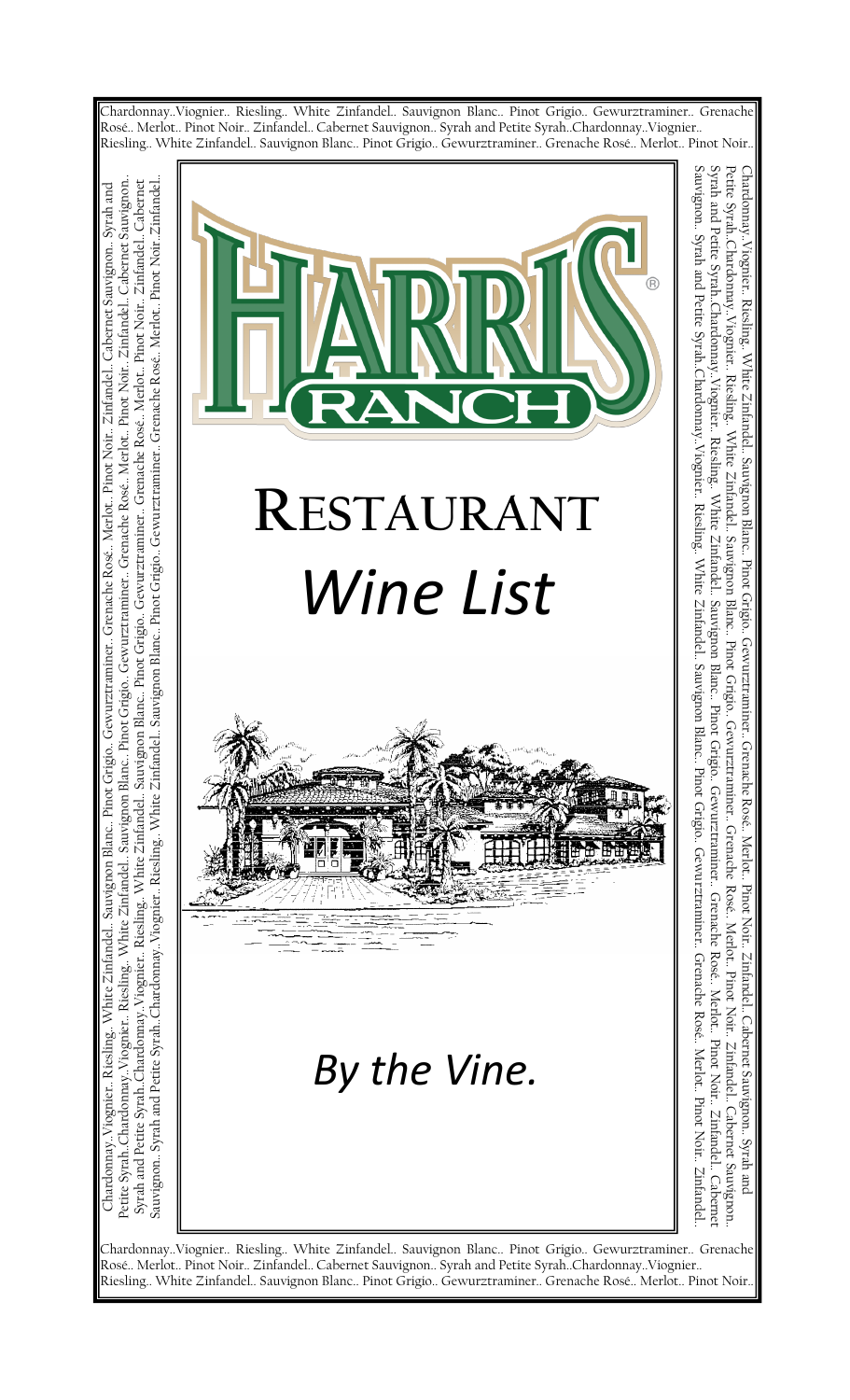## **INTERESTING WHITE**

**HARRIS RANCH RESTAURANT ROSE, SANTA LUCIA HIGHLANDS, 2016… 30** *Buehler, White Zinfandel, Napa Valley, 2019… 41 Firestone Vineyard, Gewurztraminer, Santa Ynez Valley, 2019… 41 Herzog, Late Harvest Orange Muscat, California, 2019… 46 Saviez, Pinot Grigio, California, 2018 … 46 Trefethen, Dry Riesling, Oak Knoll District of Napa Valley, 2020… 44*

### **CHARDONNAY**

**HARRIS RANCH RESTAURANT RESERVE, MONTEREY COUNTY, 2020… 36** *Cakebread Cellars, Napa Valley, 2018… 72 Cambria, Bench Break, Santa Maria Valley, 2015… 42 Cru, "Vineyard Montage", Monterey County, 2018… 36 Frank Family Vineyards, Carneros, 2020… 56 Grgich Hills Estate, "Estate Grown", Napa Valley, 2018… 66 Harken, California, 2019...36 Jordan, Russian River Valley, 2016 & 2017… 64 Rodney Strong, "Estate Vineyards", Chalk Hill, 2018 & 2019… 50 Rombauer, Carneros, 2020… 76 Seabiscuit Ranch, Mendocino County, 2014… 38 Sonoma Cutrer, Russian River, 2019...46* RATED 94 POINTS BY WINE ADVOCATE *Talley, "Estate Bottled", Arroyo Grande Valley, 2017… 46 Tolosa, Edna Valley, 2015 & 2017… 46 Trefethen, Oak Knoll District of Napa Valley, 2016… 49 ZD, California, 2019… 62* **SAUVIGNON BLANC**

*Ancient Peaks, Paso Robles, 2017… 46 Daou, Paso Robles, 2020 … 32 Duckhorn, Napa Valley, 2018… 52 Emmolo, Napa Valley, 2020… 44 Frog's Leap, Rutherford Napa Valley, 2020… 46*

#### **SPARKLING WINE**

*Dom Perignon, France, 2008… 329 Louis Roederer, "Cristal", Reim's France, 2012… 379 Mionetto, Prosecco, Doc Treviso Brut….46 Mumm, "Brut Prestige", Napa Valley, NV… 41 Rack & Riddle, Blanc de Blancs, North Coast… 38 Wilson Creek, Almond Sparkling Wine, California… 34 Veuve Cliquot Brut, Reim's France… 135*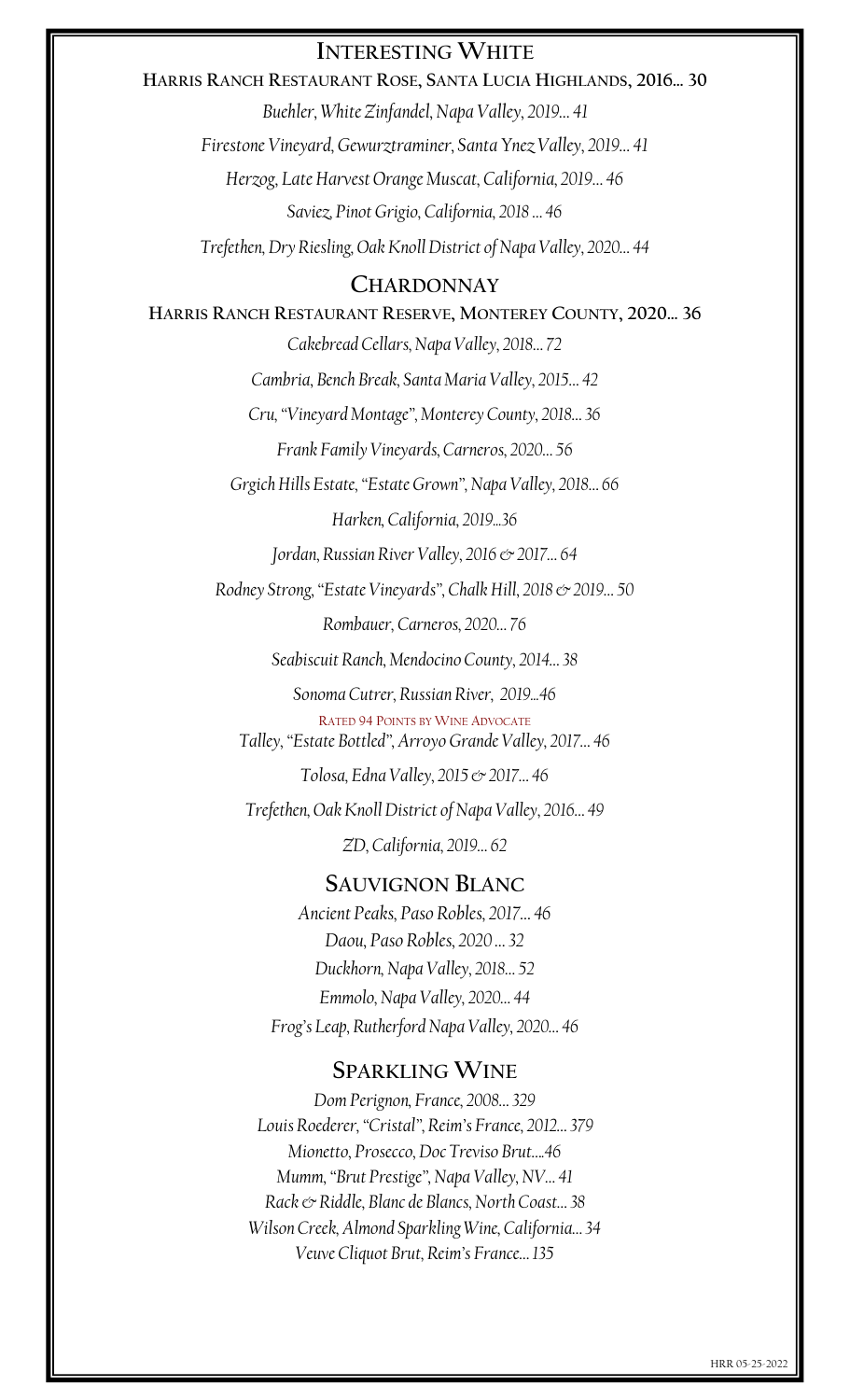## **PINOT NOIR**

#### **HARRIS RANCH RESTAURANT RESERVE, SANTA LUCIA HIGHLANDS, 2016… 44**

*Angeline, Reserve, Paso Robles, 2020… 46*

*Babcock, Rita's Earth, Santa Rita Hills, 2019… 49*

*Böen, Russian River Valley, 2018… 52*

*Belle Glos, "Russian River Valley", Dairyman, 2020… 58 "750 ml"*

*Bucher, Russian River Valley, 2014… 62*

*Byron (Nielson), Santa Maria Valley, 2015… 54*

*Cru, "Vineyard Montage", Santa Lucia Highlands, 2016… 36* SUNSET INTERNATIONAL BEST IN CLASS & DOUBLE GOLD HONORS

*Davis Bynum, Russian River Valley, 2018… 52*

*Duckhorn, "Migration", Russian River Valley, 2019… 62*

*Laetitia, "Estate", Arroyo Grande Valley, 2017 & 2018… 54*

*Navarro Vineyards, Anderson Valley, 2015… 54*

*Talley Vineyards, "Estate Bottled", Arroyo Grande Valley, 2017… 78*

*Tolosa, "Estate", Edna Valley Ranch, 2018… 62*

*Twomey, Santa Maria Valley, 2019… 86*

*ZD, Carneros, 2014… 62*

#### **MERLOT**

*Duckhorn, Napa Valley, 2018… 78 Emmolo, Napa Valley, 2019… 56 Frog's Leap, Napa Valley, 2018 & 2019… 62 Peju, Napa Valley, 2018… 54 Trefethen, Oak Knoll District of Napa Valley, 2018… 58 Twomey, By Silver Oak, "Soda Canyon Ranch", Napa Valley, 2015… 89*

#### **CABERNET SAUVIGNON HARRIS RANCH RESTAURANT RESERVE, LODI, 2016… 40**

*Angeline, Reserve, Paso Robles, 2019… 45 BV, Rutherford Napa Valley, 2016… 74 Cakebread Cellars, Napa Valley, 2017 & 2018... 130* RATED 90 POINTS BY WINE ADVOCATE *Caymus, Napa Valley, 2019… 152 "750ml" Caymus, Napa Valley, 2019… 172 "1 Liter" Caymus, "Special Select", Napa Valley, 2017… 252 "750 ml" Crocker & Starr 'RLC', Napa Valley, 2016… 96 Daou, Paso Robles, 2020… 58 Duckhorn, Napa Valley, 2018… 112 Francis Coppola, "Claret", California, 2019… 46 Frank Family Vineyards, Napa Valley, 2018… 68* RATED 91 POINTS BY W.S. *Grgich Hills Estate, "Estate Grown", Napa Valley, 2017… 104 Groth, Oakville-Napa Valley, 2016… 92 Hall, Napa Valley, 2018… 62 Honig, Napa Valley, 2016… 84 Joseph Phelps, Napa Valley, 2019… 139* RATED 93 POINTS BY WINE ADVOCATE *Justin, Paso Robles, 2019… 62 Lancaster, Alexander Valley, 2017… 79*

*Martin Ray, Diamond Mountain, Napa Valley, 2019… 115* RATED 91 POINTS BY W.E. *Martin Ray, "Synthesis", Napa, 2019… 72* RATED 91 POINTS BY W.S. *Martin Ray, "Stags Leap", Napa Valley, 2019… 125 Pianetta, "Estate Bottled", Monterey County, 2016… 52 Quilt, Napa Valley, 2018… 64 "750 ml" Robert Mondavi, Napa Valley, 2018… 52 Rodney Strong Estate, Alexander Valley, 2018 … 94 Rombauer, Napa Valley, 2018… 98 Sequoia Grove, Napa Valley, 2018… 92 Silver Oak, Alexander Valley, 2016… 115 Silver Oak, Napa Valley, 2016… 165* RATED 90 POINTS BY W.S. *Stag's leap, "Artemis", Napa Valley, 2018...74 Trefethen, Oak Knoll District of Napa Valley, 2015… 82 Treana , Paso Robles, 2019...56 Venge Silencieux, Napa Valley, 2018 & 2019… 98 Vina Robles, "Estate", Paso Robles, 2017 & 2018… 42 Whitehall Lane, Napa Valley, 2018… 98* RATED 90 POINTS BY WINE ENTHUSIAST *ZD, Napa Valley, 2014… 98*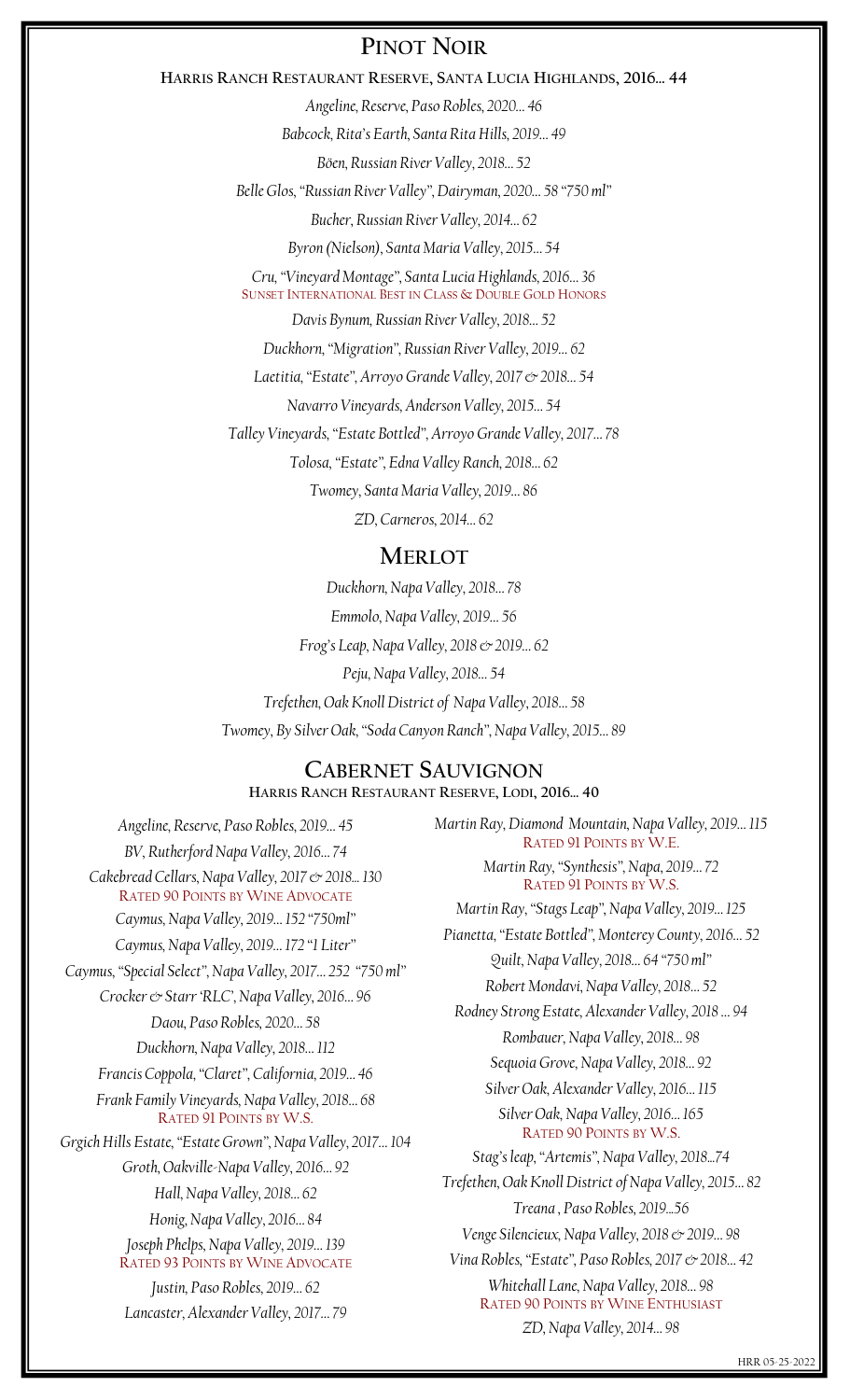#### **ZINFANDEL**

*Alexander Valley, Sin Zin, Sonoma County, 2018… 48 Buehler Vineyards, Napa Valley, 2018… 42 Earthquake, Lodi, 2017… 48 Fresno State, Zinfandel Sargent, Amador County, 2018… 42 Michael-David Winery, "7 Deadly Zins", Lodi, 2015 & 2016… 46 Old Ghost, Old Vine Zinfandel, Lodi, 2018… 72 Opolo, Mountain Zinfandel, Paso Robles, 2019… 49 Predator, Old Vine Zinfandel, Lodi, 2019… 40 Ravenswood, Lodi, 2016… 36 Rombauer, California, 2019… 78 Tobin James, "Ballistic", Paso Robles, 2016… 42 Victor Hugo, "Estate Bottled", Paso Robles, 2017… 44 Zinderella "Old Vine", Lodi, 2016… 48*

### **SYRAH & PETITE SIRAH**

*Alexander Valley Vineyards, "Estate Grown", Syrah, Alexander Valley, 2018… 46 Falcone, Syrah, Paso Robles, 2017… 46 Pianetta, Petite Sirah, Paso Robles, 2018… 50 Ramos, Fasi Vineyard, Syrah, Madera, 2016… 36 Vina Robles, Estate, Petite Sirah, Paso Robles, 2018… 47*

#### **RED WINE BLEND**

*Alexander Valley Vineyards, "Cyrus", Alexander Valley, 2015… 84 Ancient Peaks, "Oyster Ridge", Paso Robles, 2017… 78 Angels and Cowboys, "Proprietary Red", Sonoma County, 2016… 42 Crocker & Starr, Cabernet Franc, Napa Valley, 2016 & 2017… 84 The Dreaming Tree, "Crush", North Coast, 2019… 44 Daou Vineyards, "The Pessimist", Paso Robles, 2019… 54 Duckhorn, "Decoy", Sonoma County, 2019… 58 Duckhorn, "Paraduxx", Napa Valley, 2016… 72 Fresno State, President's Reserve, Barbera, 2018… 48 II by Alpha Omega, Napa Valley, 2018… 74 Joseph Phelps, "Insignia", Napa Valley, 2019… 400* RATED 97 POINTS BY WINE ADVOCATE *Justin, "Isosceles", Paso Robles, 2016 & 2017… 115 Opus One, Napa Valley, 2018… 400 Quintessa, Napa Valley, 2017… 220 Smashberry, Central Coast, 2018… 40 The Prisoner, Napa Valley, 2019… 76 Venge Vineyards Scout's Honor Proprietary Red, Napa Valley, 2018… 64*